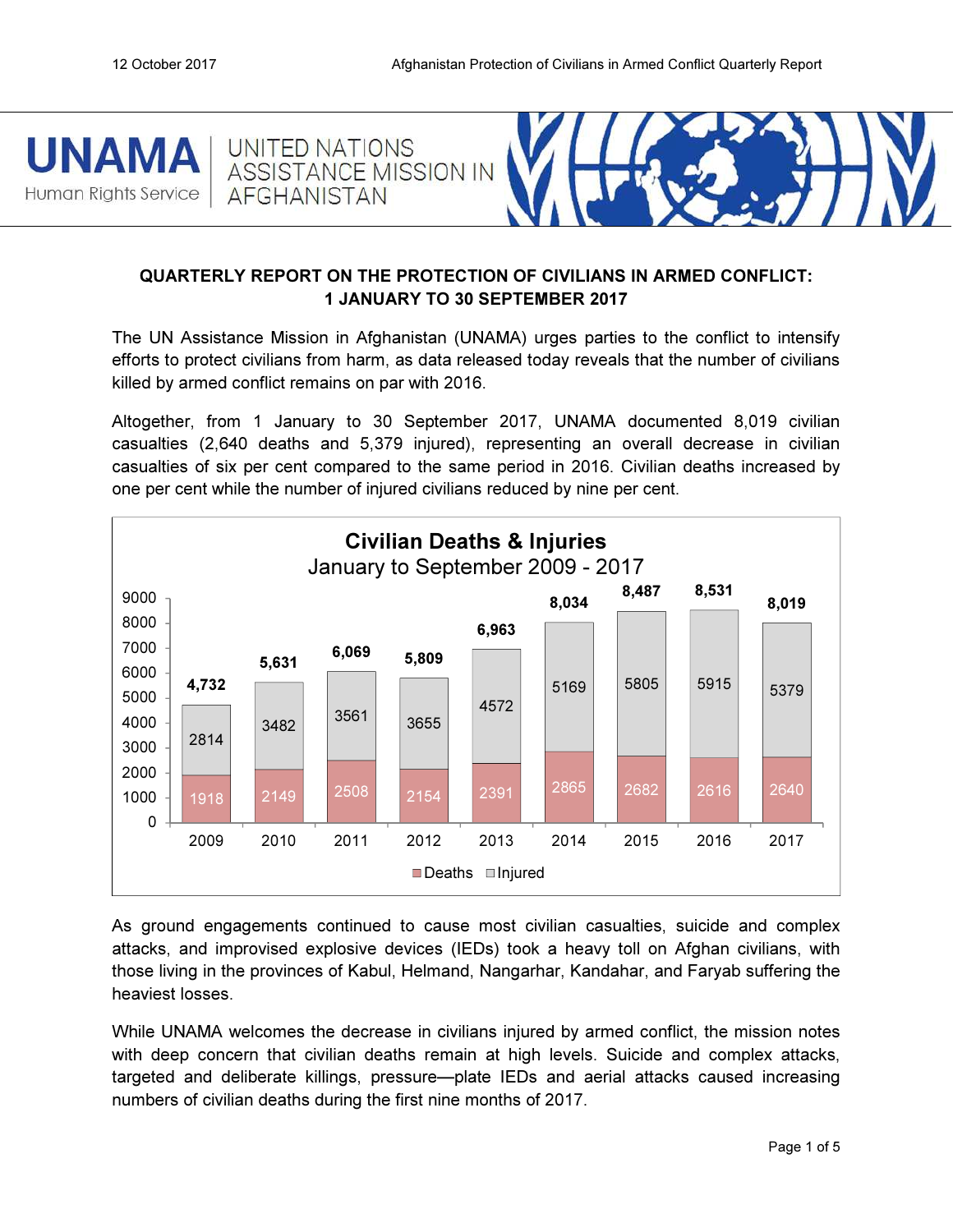

## Reduction in civilian casualties from ground fighting

UNAMA recorded a 15 per cent reduction in civilian casualties from ground engagements between parties to the conflict compared to the same period in 2016. The six per cent overall reduction in civilian casualties arose primarily from a substantial decline in the number of civilians killed and injured by Pro-Government Forces during ground fighting with Anti-Government Elements.

Civilian casualties attributed to Pro-Government Forces during ground fighting decreased by 37 per cent to 849 civilian casualties (228 deaths and 621 injured) whereas civilian casualties attributed to Anti-Government Elements during ground engagements rose by seven per cent to 1,150 civilian casualties (255 deaths and 895 injured), mainly due to increases in civilians killed and injured by small arms fire. The remaining civilian casualties occurred as a result of crossfire where UNAMA could not identify the specific perpetrator.

UNAMA commends Pro-Government Forces for efforts taken to reduce civilian casualties during ground engagements, notably in the northeastern region, but recognises that the dynamics of the conflict, particularly in the southern region where front-lines have remained relatively static, may also have contributed to this trend. UNAMA documented significant increases in civilian casualties from ground fighting in Laghman, Faryab and Farah provinces.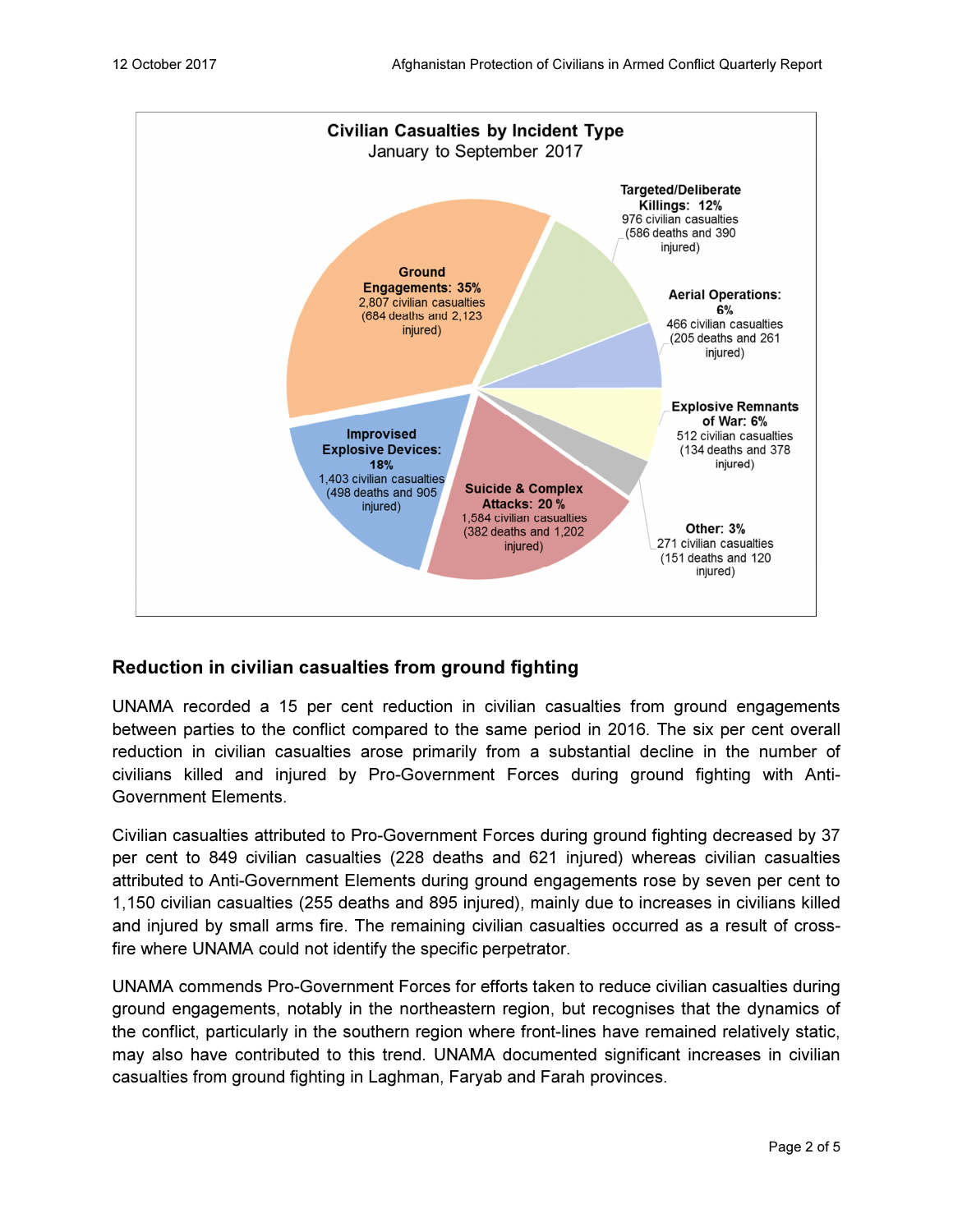## Women and children

Despite the overall reduction in civilian casualties, the failure of parties to the conflict to take adequate precautions to prevent harm to civilians continued to manifest in high levels of women and child casualties, and increased fatalities.

UNAMA documented 1,007 women casualties (298 deaths and 709 injured) during the first three quarters of 2017, a 13 per cent increase in overall women casualties. The armed conflict caused 2,480 child casualties (689 deaths and 1,791 injured), an overall decrease of one per cent on the same period last year with a five per cent increase in child deaths. While fewer women and children were killed and injured during ground engagements, the mission recorded increases in women and child casualties from suicide and complex attacks and aerial attacks. Child casualties from IEDs also increased.

## Anti-Government Elements

UNAMA notes with concern that the number of civilian casualties attributed to Anti-Government Elements remained at high levels, including attacks targeting civilians. Anti-Government Elements caused 5,167 civilian casualties (1,760 deaths and 3,407 injured) during the first nine months of 2017, a one per cent decrease from last year. Of these civilian casualties, UNAMA attributed 66 per cent to Taliban, 10 per cent to Daesh/Islamic State Khorasan Province (ISKP), and the remainder to unidentified Anti-Government Elements, including self-proclaimed Daesh/ISKP.

Anti-Government Elements continued to target civilians intentionally using an array of tactics in attacks that amount to war crimes pursuant to international humanitarian law. Attacks directed against the Shia population as they attended mosques or religious ceremonies resulted in 278 civilian casualties (84 deaths and 194 injured) alone, contributing to the increase in women fatalities from suicide and complex attacks.

UNAMA also documented disturbing trends of intentional killings targeting religious leaders, civilians perceived to support the Government or Afghan national security forces, and continued attacks against civilian Government workers and judicial and prosecutorial figures.

The use of combined IED tactics by Anti-Government Elements (IEDs and suicide and complex attacks) accounted for 37 per cent of all civilian casualties – 2,987 civilian casualties (880 deaths and 2,107 injured). Although civilian casualties from suicide and complex attacks decreased overall by four per cent, civilian deaths increased by 13 per cent. While civilian casualties from IED detonations decreased by eight per cent, civilian deaths decreased by only one per cent.

The continued placement by Anti-Government Elements of indiscriminate and unlawful pressure-plate IEDs on roads used by civilians led to 803 civilian casualties (371 deaths and 432 injured). Overall casualties from pressure-plate IEDs remained on par with last year, although civilian deaths increased by 11 per cent. Children comprised one third of civilian casualties caused by the detonation of pressure-plate IEDs.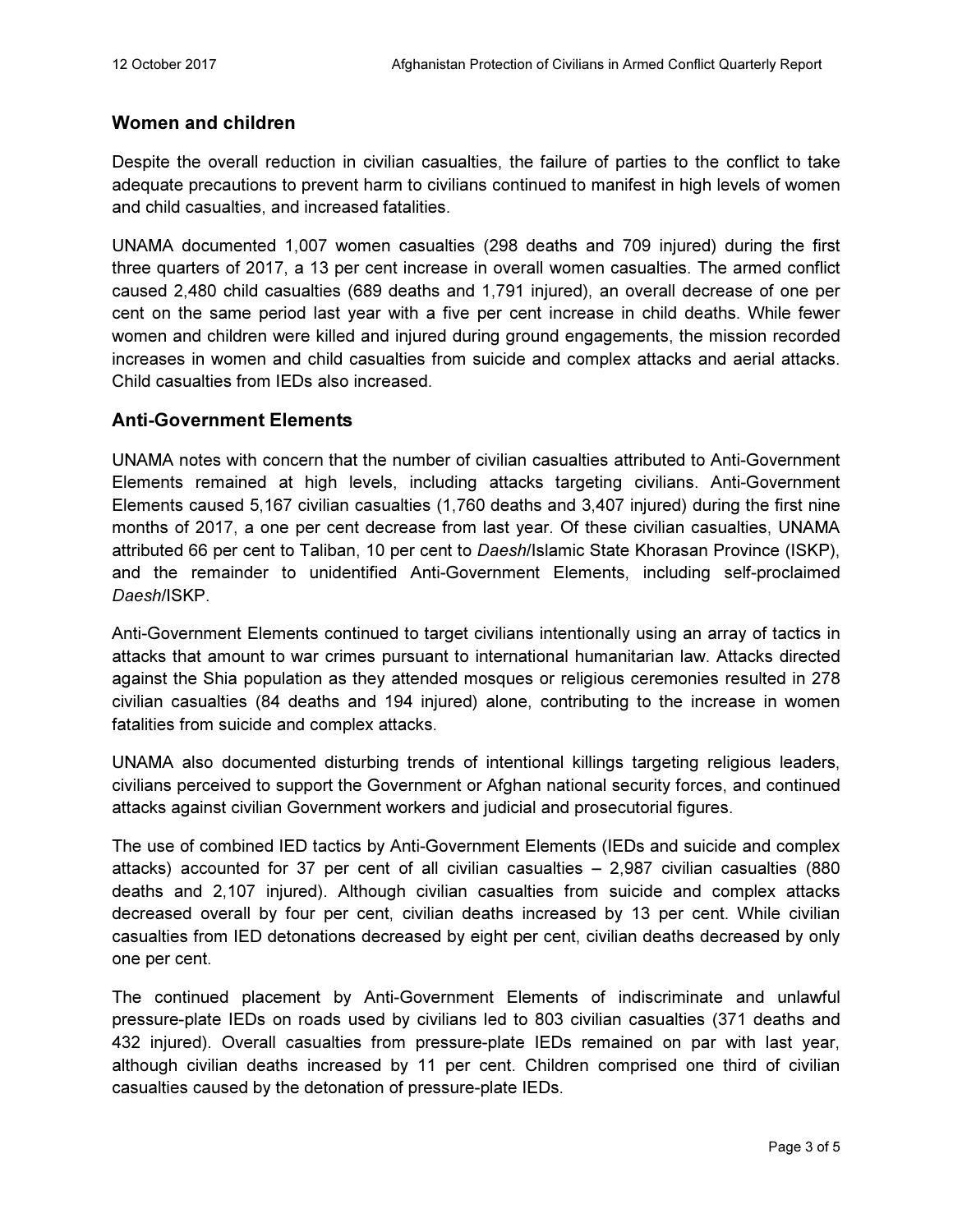UNAMA is particularly concerned by increased numbers of civilian casualties from targeted and deliberate killings. Anti-Government Element attributed civilian casualties from this tactic increased by 13 per cent to 869 civilian casualties (530 deaths and 339 injured), with a 33 per cent spike in civilian deaths.

## Pro-Government Forces

Civilian casualties attributed to Pro-Government Forces reduced by 19 per cent to 1,578 civilian casualties (560 deaths and 1,018 injured), over half of which occurred during ground fighting.

Notwithstanding this overall decrease, UNAMA reiterates its concern at continued increases in civilian casualties from aerial attacks, particularly among women and children. During the first nine months of 2017, the mission documented 466 civilian casualties (205 deaths and 261 injured), a 52 per cent increase in civilian casualties from air strikes compared to the same period in 2016.

Women and children comprised more than two thirds – 68 per cent - of civilian casualties from aerial attacks. The mission attributed 38 per cent of all civilian casualties from air strikes to international military forces.

UNAMA welcomes the continued commitment of the Government of Afghanistan to mitigate civilian casualties, which has led to fewer civilian deaths and injuries from their operations, and the adoption of measures aimed at reducing harm. In October, the Government formally endorsed the National Policy on Civilian Casualty Prevention and Mitigation.

"The Government owes it to its citizens, particularly the victims of the armed conflict, to ensure full implementation of the policy through a concrete action plan." said Tadamichi Yamamoto, the UN Secretary-General's Special Representative for Afghanistan and head of UNAMA. "The Government must ensure the impartial examination and systematic tracking of civilian casualties and is legally obliged to ensure independent investigations into any incidents causing civilian casualties that may amount to serious violations of international humanitarian law."

Earlier, in August, the Government formally ratified the Convention on Certain Conventional Weapons, including Protocol V concerning explosive remnants of war.

"Unexploded ordnance killed 134 civilians and injured 378 more – mostly children – during the first nine months of 2017. The implementation of this protocol, which will come into effect in February 2018, will prevent many similar and avoidable casualties from occurring in the future" said Danielle Bell, Chief of UNAMA's Human Rights Service.